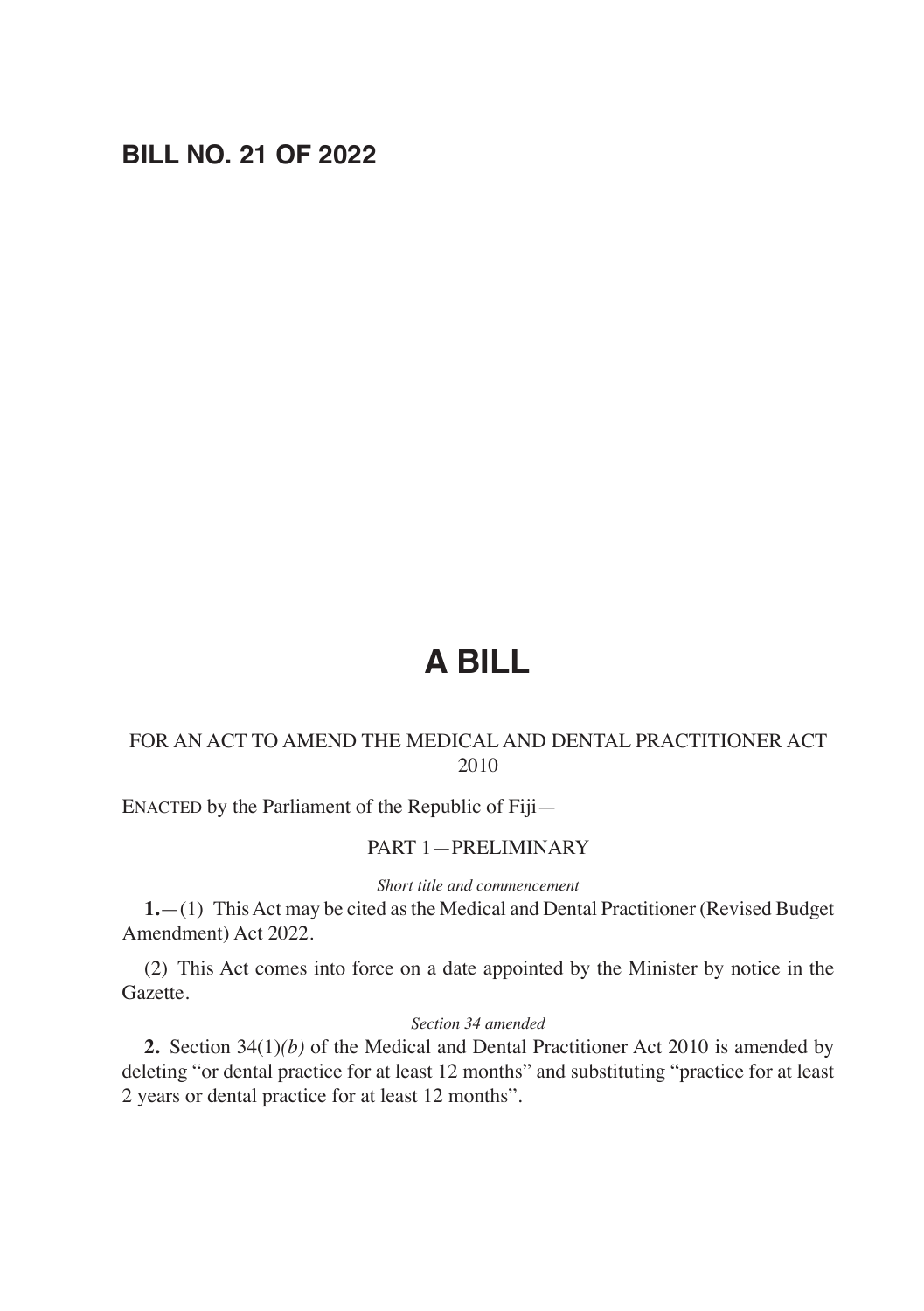*Office of the Attorney-General Suvavou House Suva*

# **MEDICAL AND DENTAL PRACTITIONER (REVISED BUDGET AMENDMENT) BILL 2022**

# **EXPLANATORY NOTE**

*(This note is not part of the Bill and is intended only to indicate its general effect)*

#### **1.0 BACKGROUND**

- 1.1 The Medical and Dental Practitioner Act 2010 (**'Act'**) provides for the registration and licensing of medical and dental practitioners and students.
- 1.2 Section 34 of the Act provides *inter alia* the requirements for general registration as a medical practitioner. Currently, section 34 of the Act provides that one of the requirements that a person must satisfy the Fiji Medical Council (**'Council'**) of in order to be registered as a medical practitioner is satisfactory experience in medical practice for at least 12 months.
- 1.3 However, in practice the Council requires persons wishing to be registered as medical practitioners to have satisfactory experience in medical practice for at least 2 years.
- 1.4 The Medical and Dental Practitioner (Revised Budget Amendment) Bill 2022 (**'Bill'**) seeks to rectify this anomaly and to align the Act to the current practice of the Council.

#### **2.0 CLAUSES**

- 2.1 Clause 1 of the Bill provides for the short title and commencement. If passed by Parliament, the amending legislation will come into force on a date appointed by the Minister by notice in the Gazette.
- 2.2 Clause 2 of the Bill amends section 34(1)*(b)* of the Act to increase the requirement for satisfactory experience in medical practice from a minimum of 12 months to a minimum of 2 years.